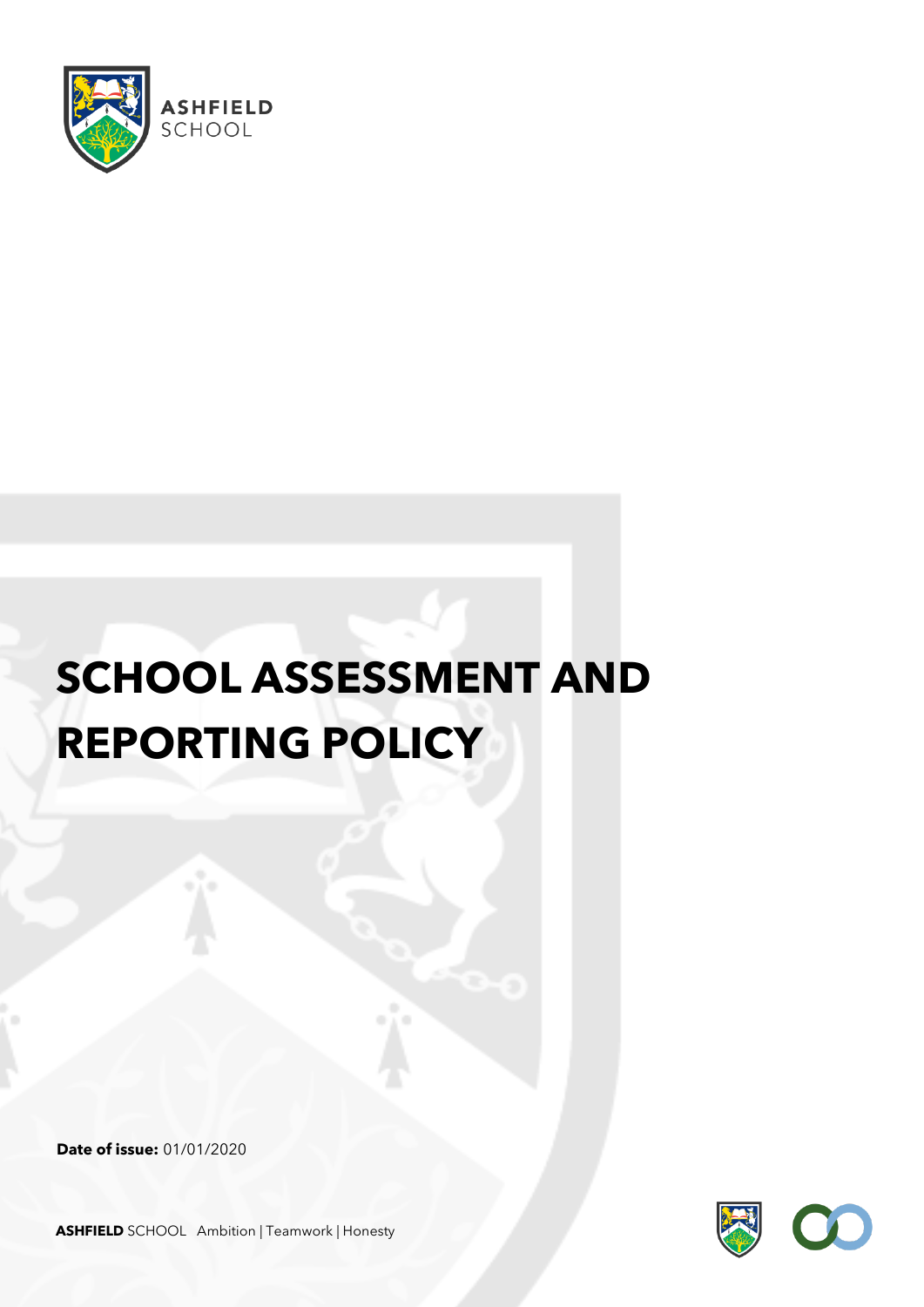## **Contents**

- 1.0 Principles and aims
- 1.1 Frequency Key Stage 3/4.
- 1.2 Frequency Key Stage 5.
- 1.3 Key Stage 3 Communicating Attainment.
- 1.4 Key Stage 4 Communicating Attainment
- 1.5 Key Stage 5 Communicating Attainment.
- 2.0 Faculty Marking Policies.

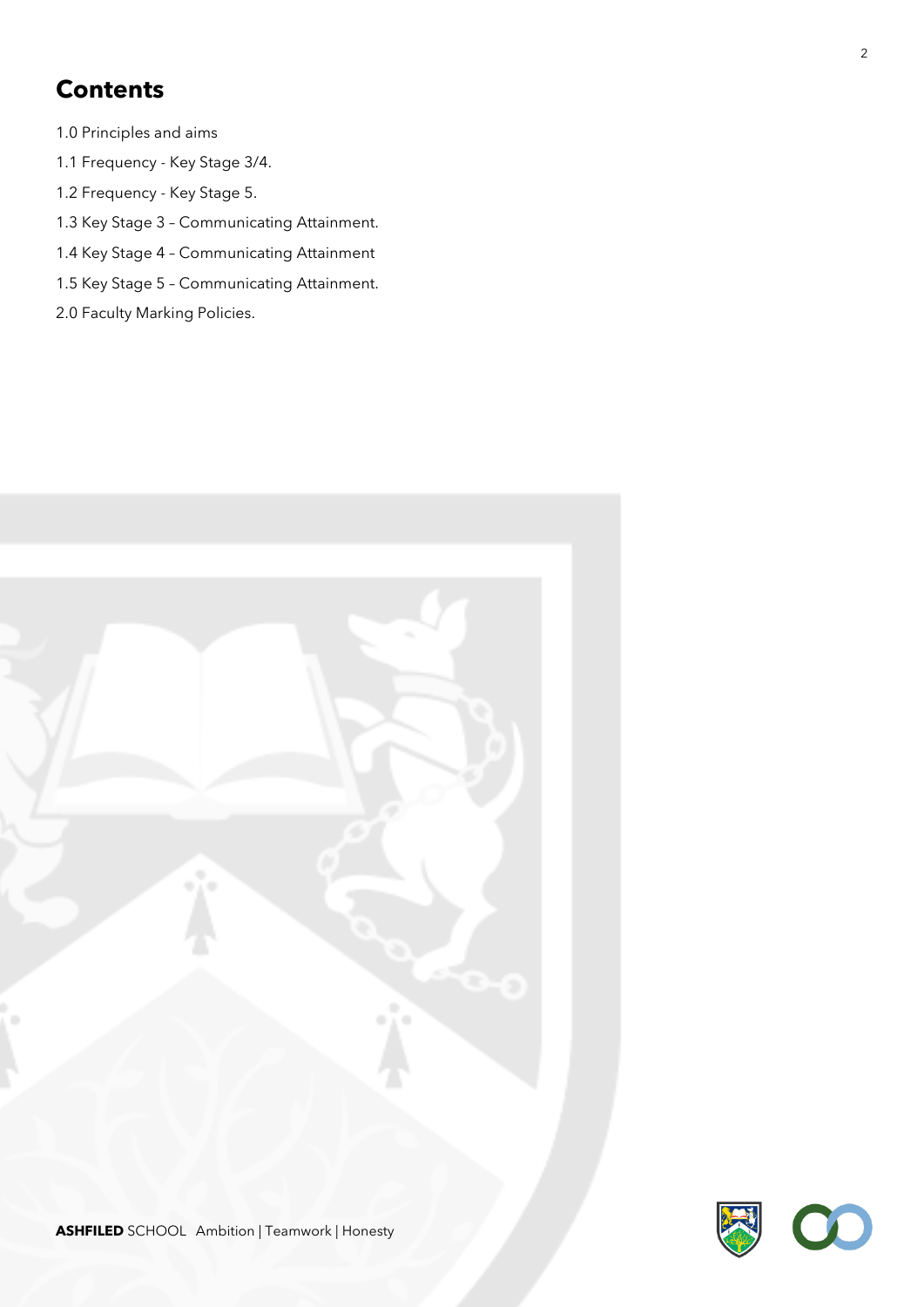#### **1.0 Principles and aims – Life after levels**

To establish and maintain a common set of standards and procedures for the way that students' work is assessed, reported upon and monitored.

To have a student friendly and informative whole school approach to assessment that allows for recognition, motivation and progress.

To standardise assessment so that students across the school understand the system and see continuity across subjects and the school in terms of the key principles of assessment and reporting.

To ensure assessment that will help pupils to improve their work and will inform teacher planning and monitoring.

To ensure consistency across the Ashfield School has developed a consistent grading system based upon the new 9-1 GCSE levels. The full life after levels system can be found in the appendix.

#### **1.1 Frequency – Key stage 3/4**

There will be two parental data collection points for both KS3 and KS4.

A minimum of one substantial piece of work per half term should contribute towards the standardised assessments within each faculty area. A system which benchmarks these tests is being used to provide grade boundaries to ensure year on year comparability.

Each student will have (in each faculty area) a best book or folder in which all standardised assessments and any other key pieces of assessed work which display progress will be kept. Feedback on these will depend on the policy of each particular faculty, some will use standard written feedback others will be using the Michaela method of whole class feedback.

In addition to the above English, Maths and Science will sit formal (internal) examinations at the end of KS3 to establish end of key stage working numerical grades in those subjects. Year 11 will sit formal mock examinations mid-way through the year. The results of these exams will always be reported to parents.

#### **1.2 Frequency – Key Stage 5**

There will be two data collection points per year for each year group. The assessments that feed into these will be standardised within each faculty. The data collection points will report on current attainment, current strengths and areas for improvement.

A minimum of one substantial piece of work per half term should contribute towards the standardised assessments. Staff should provide detailed written feedback on this work indicating the level achieved and what the student needs to address to improve the work and / or move onto the next level.

Students studying AS and A2 subjects will sit formal mock examinations each January. The results of which are reported to parents.

#### **1.3 Key Stage 3 – Communicating Attainment**

At Key Stage 3 students will be awarded a numerical grade that indicates their current progress towards their target grade. This will be fine graded with a + sign to determine students who are more secure in their grades than others, e.g.

4 – predicted to achieve the standard of a grade 4 student. (Probable grade 4

4+ - predicted to achieve the securely achieve the standard of a grade 4 student and could with a little more work achieve a grade 5. (Certain grade 4)

#### **1.4 Key Stage 4**

At Key Stage 4 end of key stage predictions are used and are in the format of the course being delivered, so are either 9-1 for GCSE or use the grade sets for BTEC or other qualifications e.g. level 2 pass etc.

#### **1.5 Key Stage 5**

At Key Stage 5 attainment is reported using standard exam board grades or levels.